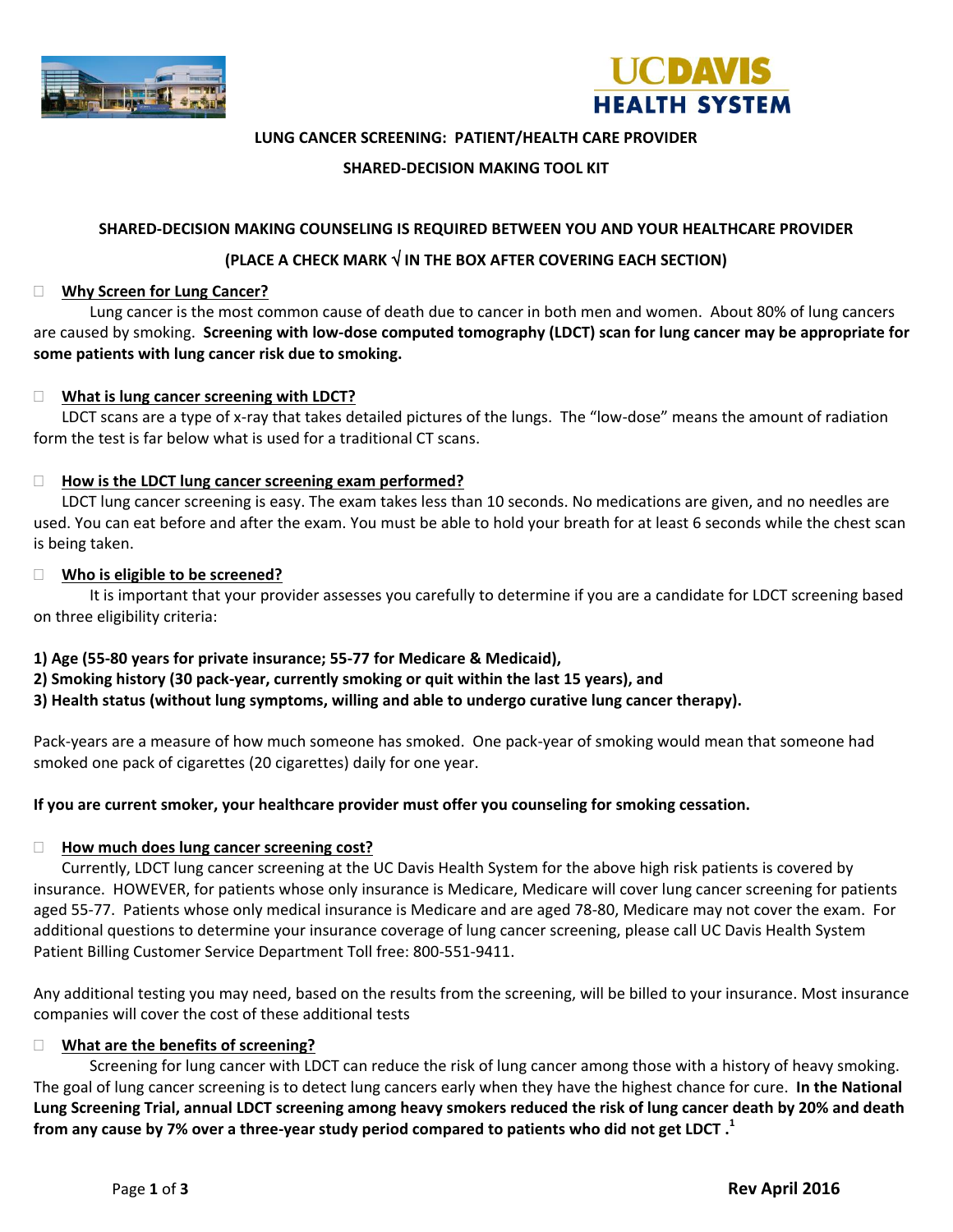



## **What are the harms of screening?**

**False-positive results** are common with LDCT screening. LDCT screening detects lung nodules (spots on the lung) in about 20% of screens.<sup>3</sup> Most require follow-up tests; a small minority (1-2%) requires invasive biopsy. Less than 5% of screen**detected nodules are ultimately found to be cancer.** Patients undergoing evaluation of lung nodules may experience anxiety. Very rarely patients may experience serious or even lethal complications of invasive biopsy.

**Overdiagnosis**. Overdiagnosis is the detection and treatment of cancers that never would have hurt the patient in the absence of screening. Long-term follow-up of clinical trials will help us understand the extent of overdiagnosis that occurs with LDCT screening.

**Radiation exposure** from LDCT screening (and associated x-ray type studies) may actually cause some cancers that would not have happened in the absence of screening. However, estimates suggest that in the high-risk population eligible for screening, the benefits of screening far outweigh the radiation risks of causing new cancers.<sup>4</sup>

## **What do we not know?**

Guidelines suggest annual screening, but no studies have evaluated long-term annual screening. Screening should be stopped or not done at all in patients with limited life expectancy or who are not candidates for curative lung cancer treatment based on their physical condition.

## **When will I receive my results?**

Your results will be available to you on MyChart, your secure online health records connection, within 1 week. If you currently do not have MyChart access, please sign up now:<https://mychart.ucdavis.edu/mychart/>

## **When will my doctor receive my results?**

Your UC Davis Health System care provider ordering the LDCT lung cancer screening test will receive your results within 1 week via the Electronic Medical Record (EMR). If your requesting care pare provider is not a UC Davis provider, they will need to register for PhysicianConnect, the web-based EMR [\(http://www.ucdmc.ucdavis.edu/referrals/index.html\)](http://www.ucdmc.ucdavis.edu/referrals/index.html), to receive your results.

#### **Additional resources**

**The following are resources to help patients understand the risks and benefits of Lung Cancer Screening:**

#### **Call 916-734-0655**

**[http://www.ucdmc.ucdavis.edu/surgery/specialties/cardio/lung\\_cancer\\_screen.html](http://www.ucdmc.ucdavis.edu/surgery/specialties/cardio/lung_cancer_screen.html)**

**<http://www.shouldiscreen.com/>**

**[http://www.lung.org/lung-health-and-diseases/lung-disease-lookup/lung-cancer/diagnosing-and-treating/lung-cancer](http://www.lung.org/lung-health-and-diseases/lung-disease-lookup/lung-cancer/diagnosing-and-treating/lung-cancer-screening.html)[screening.html](http://www.lung.org/lung-health-and-diseases/lung-disease-lookup/lung-cancer/diagnosing-and-treating/lung-cancer-screening.html)**

**In addition, below are resources to help quit smoking:**

**Call Living Healthy UC Davis at 916-734-0718 and/or The California Smokers' Helpline at 1-800-NO-BUTTS)**

**<http://www.ucdmc.ucdavis.edu/surgery/specialties/cardio/Smoke%20and%20tobacco-free%20resources-rev.pdf>**

**[http://www.ucdmc.ucdavis.edu/surgery/specialties/cardio/Spanish%20Smoke%20and%20tobacco-free%20resources](http://www.ucdmc.ucdavis.edu/surgery/specialties/cardio/Spanish%20Smoke%20and%20tobacco-free%20resources-rev.pdf)[rev.pdf](http://www.ucdmc.ucdavis.edu/surgery/specialties/cardio/Spanish%20Smoke%20and%20tobacco-free%20resources-rev.pdf)**

#### **References**

- 1. Aberle DR, Adams AM, Berg CD, et al. Reduced lung-cancer mortality with low-dose computed tomographic screening. N Engl J Med. Aug 4 2011;365(5):395-409.
- 2. Moyer VA. Screening for lung cancer: U.S. Preventive Services Task Force recommendation statement. Ann Intern Med. Mar 4 2014;160(5):330-338.
- 3. Centers for Medicare and Medicaid Services. Decision Memo for Screening for Lung Cancer with Low Dose Computed Tomography (LDCT) (CAG-00439N). http://www.cms.gov/medicare-coverage-database/details/nca-decisionmemo.aspx?NCAId=274&NcaName=Screening+for+Lung+Cancer+with+Low+Dose+Computed+Tomography+(LDCT)&TimeFrame=7&DocType=All&bc=AQAAIAAAAg

5. U.S. Department of Veteran Affairs. Veteran Health Administration Patient Care Services, Health Promotion and Disease Program.

AAAA%3d%3d&. Accessed March 23<sup>rd</sup>, 2015. 4. Bach PB, Mirkin JN, Oliver TK, et al. Benefits and harms of CT screening for lung cancer: a systematic review. JAMA. Jun 13 2012;307(22):2418-2429.